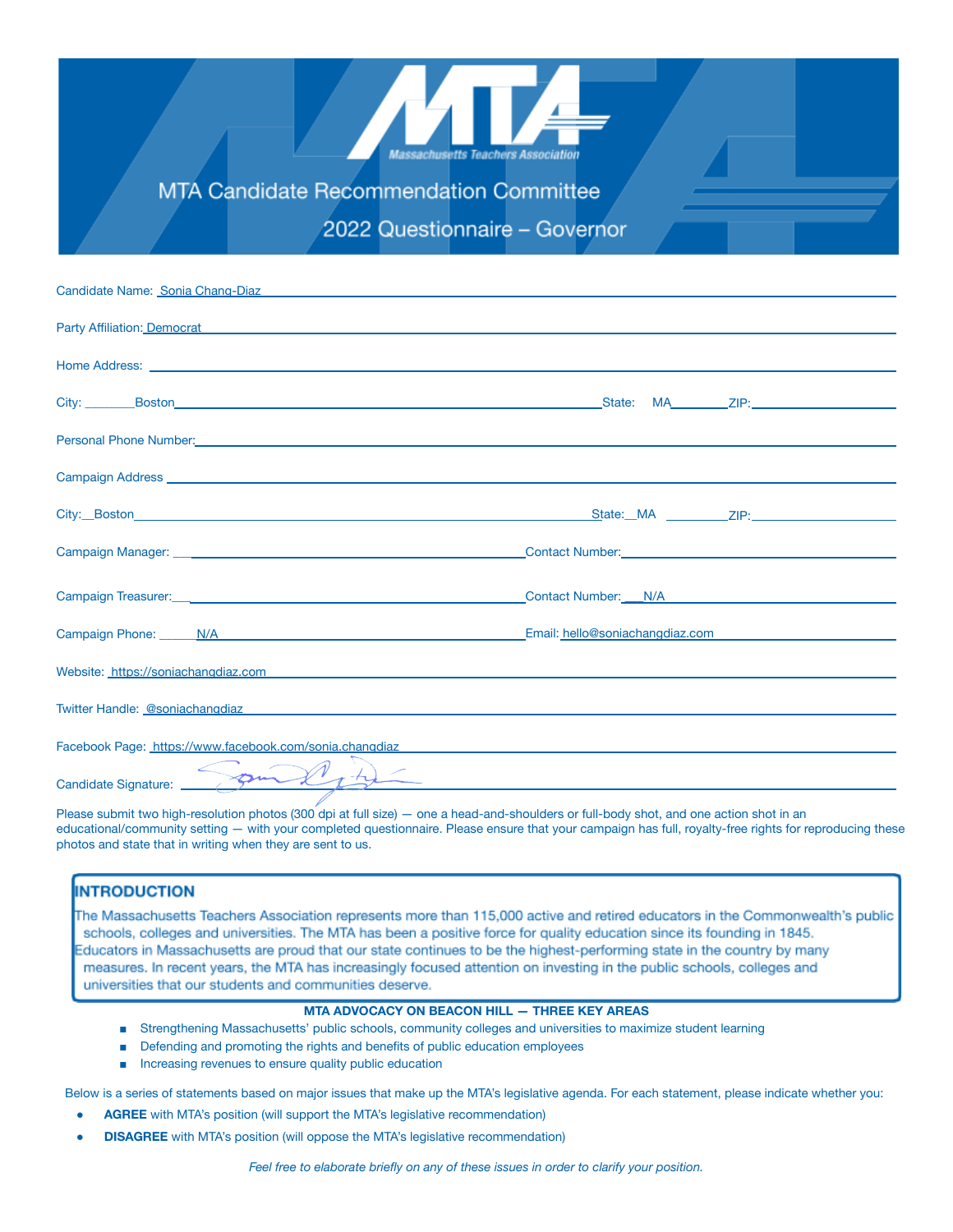# **INTRODUCE YOURSELF**

Discuss why you are running for governor. What are the major issues that you are most interested in working on if elected? *Please use a separate sheet if more room is needed.*

I'm running for Governor to tackle Massachusetts' broken systems and deep inequities and to deliver the bold, transformational change working families need to thrive.

I'm a mom, a former public school teacher, a state senator, and a grassroots organizer. I grew up moving between two different worlds, as a multiracial child with a single mom raised in a wealthy white community. My dad was an immigrant who came to America with \$50 in his pocket, and eventually became NASA's first Latino astronaut. My mom is a social worker who spent her career helping women and children struggling on the margins of society.

Each of my parents taught me about our country's incredible potential and opportunities. And how the only way we'll deliver on them is to raise our voices together, take action, and fight for our best values. That's why I became a teacher in one of the poorest, least-funded school districts in Massachusetts, and then an organizer for voting rights, for progressive change, and for more women in office.

In 2008, I was elected Massachusetts's first Latina and first Asian-American state senator — and I dedicated my career to fighting for, and winning, some of the state's biggest progressive reforms. The only woman of color in the Massachusetts Senate for many years, I designed and championed nation-leading education funding reforms passed in 2019 to provide \$1.5 billion annually in new equitable aid to K-12 districts across the state. I also faced off with Republican Governor Charlie Baker and Beacon Hill leadership to win comprehensive criminal justice reform in 2018, legislation to protect transgender rights in public accommodations passed in 2016, and 2020's police reform and accountability law. During that time, I've seen firsthand that too many elected officials on Beacon Hill are more concerned with holding onto power than doing good with it.

I'm running to ensure we meet the biggest challenges we face with urgency and with solutions to match — and make good on our promises to every family across the Commonwealth. In office, I would prioritize the biggest levers we have to fix our broken systems, grow our economy, and deliver real racial and economic justice:

- Universal, debt-free, quality education from birth into adulthood for every MA student. Including: universal and affordable early education and care, debt-free public higher education (both tuition-free and additional costs covered for students on Pell grants), and implementing the most progressive K-12 education funding system in the nation. The full plan here: <https://www.soniachangdiaz.com/plan/education-for-all>
- A Green New Deal for Massachusetts to win the fight against climate change and create tens of thousands of new, good-paying, family-sustaining jobs at the same time. Including 100% clean electricity by 2030, building a 21st-century transportation system, securing an equitable transition to green energy, and leading the fight for environmental justice. The full plan here: <https://www.soniachangdiaz.com/plan/ma-gnd>
- Economic opportunity, especially solving our statewide housing crisis and closing our cavernous racial wealth divide. More info: https://www.soniachangdiaz.com/issues

As Governor, I will continue to fight for working families in Massachusetts and end the delays, foot-dragging, and band-aids that define the approach that Beacon Hill insiders have taken to the biggest issues facing our state.

# STRENGTHENING OUR PUBLIC SCHOOLS, COLLEGES AND UNIVERSITIES TO MAXIMIZE STUDENT LEARNING

- 1. The passage of the *Student Opportunity Act*, which was signed into law in November 2019, was a major victory for students, for educators, for communities and for racial and economic justice. When the new law is fully phased in, it will increase annual state funding for public education by \$1.5 billion over inflation. Much of that money will go to low-income districts disproportionately communities of color — that have been left behind by our Commonwealth's outdated and inequitable funding system.
	- A. The MTA is committed to ensuring that the new funding is fully phased in by the Legislature as of fiscal year 2027, in accordance with provisions of the *Student Opportunity Act*.
		- **( X ) Agree with MTA position ( ) Disagree with MTA position**

The SOA is a generational game-changer for our public schools, period. We spent too long, and fought too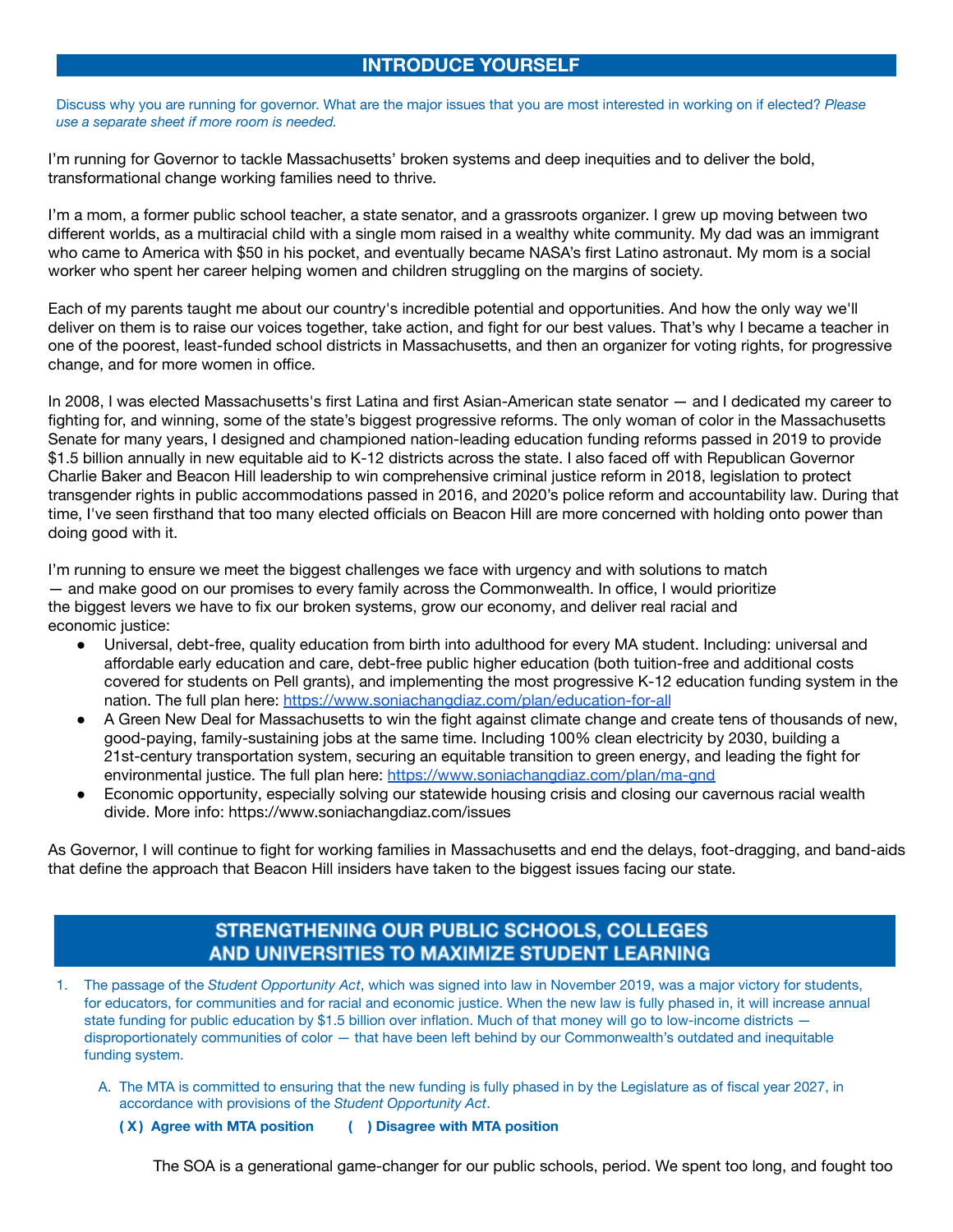hard, for it to not be implemented with fidelity. As Governor, I will veto any budget that does not keep the SOA on schedule for full implementation by FY27.

- B. The MTA strongly believes that local educators, parents, school committee members and administrators not state education officials — must play the central role in determining how the new funding will be spent in their districts.
	- **( X ) Agree with MTA position ( ) Disagree with MTA position**

The question of whether the state or local stakeholders should play the primary role in determining how new funding should be spent was a hotly debated question during the 2015 Foundation Budget Review Commission — and as co-chair I helped broker a report that kept authority with local decision makers, even when some powerful stakeholders at that table were pushing hard in the opposite direction. I was then proud to stand alongside the MTA and local stakeholders across the state to hold that line in both the writing of the PROMISE Act and the negotiations of the Student Opportunity Act. This was a major open question, and together we made sure that the final bill gave autonomy to local districts and parents to decide how best to meet their students' needs.

- 2. Public higher education promotes student success and is essential to economic growth and job creation. To maintain and improve our competitive position in Massachusetts, we must have a first-rate system of affordable and accessible public higher education. State financial support for higher education has plummeted. When adjusted for inflation, per-student state spending on public higher education has been cut by 31 percent since FY 2001. As state funding has declined, tuition and fees have continued to increase to make up for state cuts to public higher education, resulting in the burden of student debt increasing for students and their families. At a time when student debt is at an all-time high, additional state funding is needed to preserve access to higher education and relieve the untenable financial pressures facing students.
	- A. The MTA supports increasing funding to our public colleges and universities, in line with the goals of the proposed *Cherish Act*, for public higher education.
		- **( X ) Agree with MTA position ( ) Disagree with MTA position**
	- B. The MTA supports legislation to guarantee debt-free public higher education as a right for all residents by creating a state grant program to pay the equivalent of tuition and mandatory fees to an eligible student attending any Massachusetts public college or university or certificate, vocational or training program at a public institution, up to the equivalent of four years of public college or university.

**( X ) Agree with MTA position ( ) Disagree with MTA position**

Our disinvestment from our public higher education system has led to overwhelming debt burdens for our residents, a widening racial gap in our economy, and a threat to the academic and intellectual leadership our state has provided the nation and world. We need to reverse course on this, and I am committed to ensuring that every student attending our public colleges and universities is able to do so debt-free. I am a proud co-sponsor of the MTA-supported bill to accomplish this goal, and I support progressive revenue-generating mechanisms to fund this work.

3. The MTA supports policies that promote the success of quality public schools that serve all children. We believe that the expansion of Commonwealth charter schools in Massachusetts diverts critical resources from local schools and creates an education system that is separate and unequal. As evidenced by the overwhelming defeat of Question 2 on the November 2016 ballot, it is clear that the majority of Massachusetts voters agree with the MTA.

For the benefit of all students, the MTA supports the following charter school restrictions and reforms:

- Keeping the current cap on Commonwealth charter schools.
- Requiring local approval of any new Commonwealth charter schools.
- Requiring any new charter schools to be established and managed by a nonprofit organization or entity
- Requiring licensure of all teachers.
- Ensuring that charter schools adhere to the same administrative rules as public schools concerning public records, as well as open-meeting and procurement requirements concerning recruiting and retaining students to reflect the demographics of the community.

### **( X ) Agree with MTA position ( ) Disagree with MTA position**

The charter school cap question was decided overwhelmingly by the voters in 2016, and I stand by that decision. In very targeted cases where high-need populations such as homeless students or students returning from having dropped out of school might benefit from alternative schooling models, local communities should be able to make the case to state leaders that particular exceptions to the cap are warranted. While I have questions about what the local approval of new charter schools entails, I support reforming the law to require BESE to consider the impact of a charter application on the district schools in the communities from which the proposed charter school would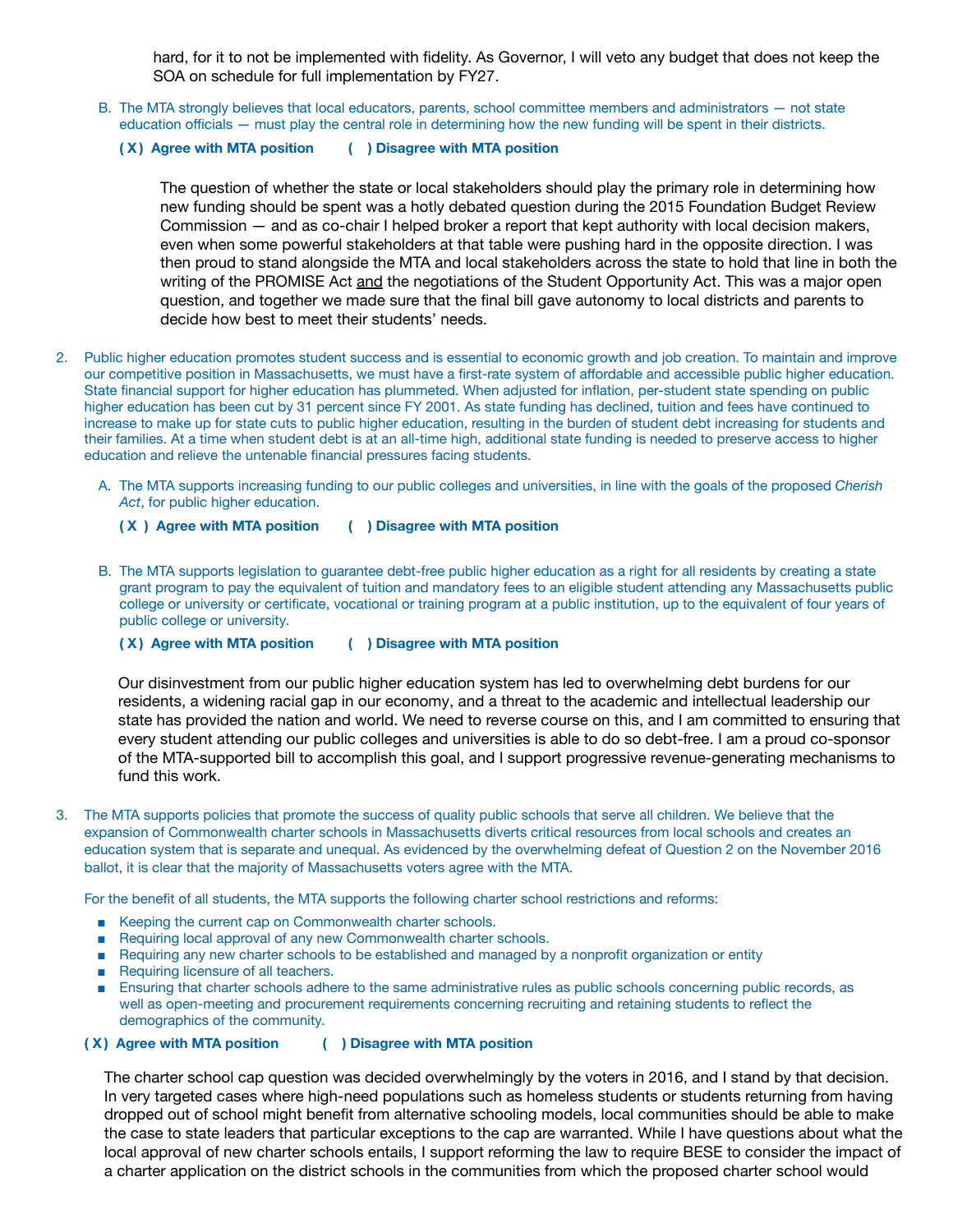draw students. I also support the other requirements listed in the question, and several years ago I wrote and passed through the Senate legislation that would have implemented them.

- 4. Parents, students and educators across the Commonwealth are pushing back against the high-stakes MCAS exams. Among the many serious concerns about the MCAS are the excessive amount of time and money spent on creating and implementing the tests and the high stakes attached to the results. In addition, research clearly shows that standardized tests such as the MCAS demonstrate and reinforce racial and economic inequities across school districts. The MTA supports the following changes to address the Commonwealth's current testing system:
	- Eliminate the high-stakes nature of the MCAS test for high school graduation.
	- Reduce the state's emphasis on standardized testing by changing education law to allow the use of alternative measures of academic success.
	- Expand state support to local school districts to develop their own school accountability and assessment frameworks such as those currently being developed and piloted through Massachusetts Consortium for Innovative Education Assessment (MCIEA).
	- **( ) Agree with MTA position ( ) Disagree with MTA position**

We owe it to our students to ensure that they are receiving the high-quality education we promise them, and in order to hold ourselves accountable, we need a measurement tool. MCAS is that tool at the moment, but I do not believe that MCAS is perfect or even preferred. I believe we need a successor assessment in place before transitioning away from MCAS and strongly support the development of alternative assessments, especially through the MCIEA. I have supported this work for years and, in the Fiscal Year 2022 budget, I fought for and won an amendment to support their ongoing work of developing an alternative assessment, bringing together my colleagues in the Senate to support it and saving the line item from being zeroed out. I will continue this commitment as Governor.

- 5. The MTA supports policies that shift focus in school and district improvement efforts from penalization to collaborative, community-centered support that promotes involvement by parents, educators and community members while preserving collective bargaining rights for all educators working in these schools.
	- **(X) Agree with MTA position ( ) Disagree with MTA position**

It is in everyone's interest for DESE to shift from a posture of punishment to one of proactive support. The Supreme Judicial Court has affirmed that the state has a constitutional obligation to ensure each child is receiving a good education, and so DESE will always have an important seat at the table in these efforts. But the role of the local community is just as crucial and has been sadly overlooked in recent years. Educators, parents, students, and community stakeholders are the backbone of our public schools and need to be deeply involved with and bought into any school turnaround effort - it simply won't work otherwise.

6. The COVID-19 pandemic has demonstrated to the public what educators, students and our communities have known for decades – that state disinvestment has left our public schools in a chronic state of disrepair, especially in working-class communities and communities of color. Even before the pandemic, ventilation systems in too many schools could not maintain healthy indoor air quality. The MTA is advocating for additional funding to the Massachusetts School Building Authority to start addressing the most urgent safety needs while establishing green, healthy and equitable building standards.

### **( X ) Agree with MTA position ( ) Disagree with MTA position**

Upgrading our school buildings to improve air quality, increase energy efficiency, and install modern, fossil fuel-free HVAC and power systems makes sense on every level: it's better for the health of our students and the adults who educate and care for them, it's good for the future of our planet, and it's cost-effective over the long haul. An energy-efficient school district with 4,000 students can save as much as \$160,000 a year in energy costs, which means in many cases these projects pay for themselves — and then some — over time. It can be a challenge, however, for schools to secure the upfront capital for these projects, and to manage the complexities of planning, finance, procurement and installation. As Governor, I'll bring together representatives from local school districts, the Massachusetts School Building Authority, the Massachusetts Department of Energy Resources, and Mass Save to identify and implement innovative financing approaches — whether through federal COVID relief aid to districts, infrastructure aid to the state, MSBA reimbursement, green energy transition grants, or a combination thereof  $$ and technical assistance to support planning and project management so we can ensure safety and dramatically expand the number of green schools in our state.

7. The Massachusetts 2050 Decarbonization Roadmap calls for retrofitting buildings to reduce greenhouse gasses. The MTA strongly supports this goal, which is why we endorsed *An Act for healthy and green public schools*, which calls for the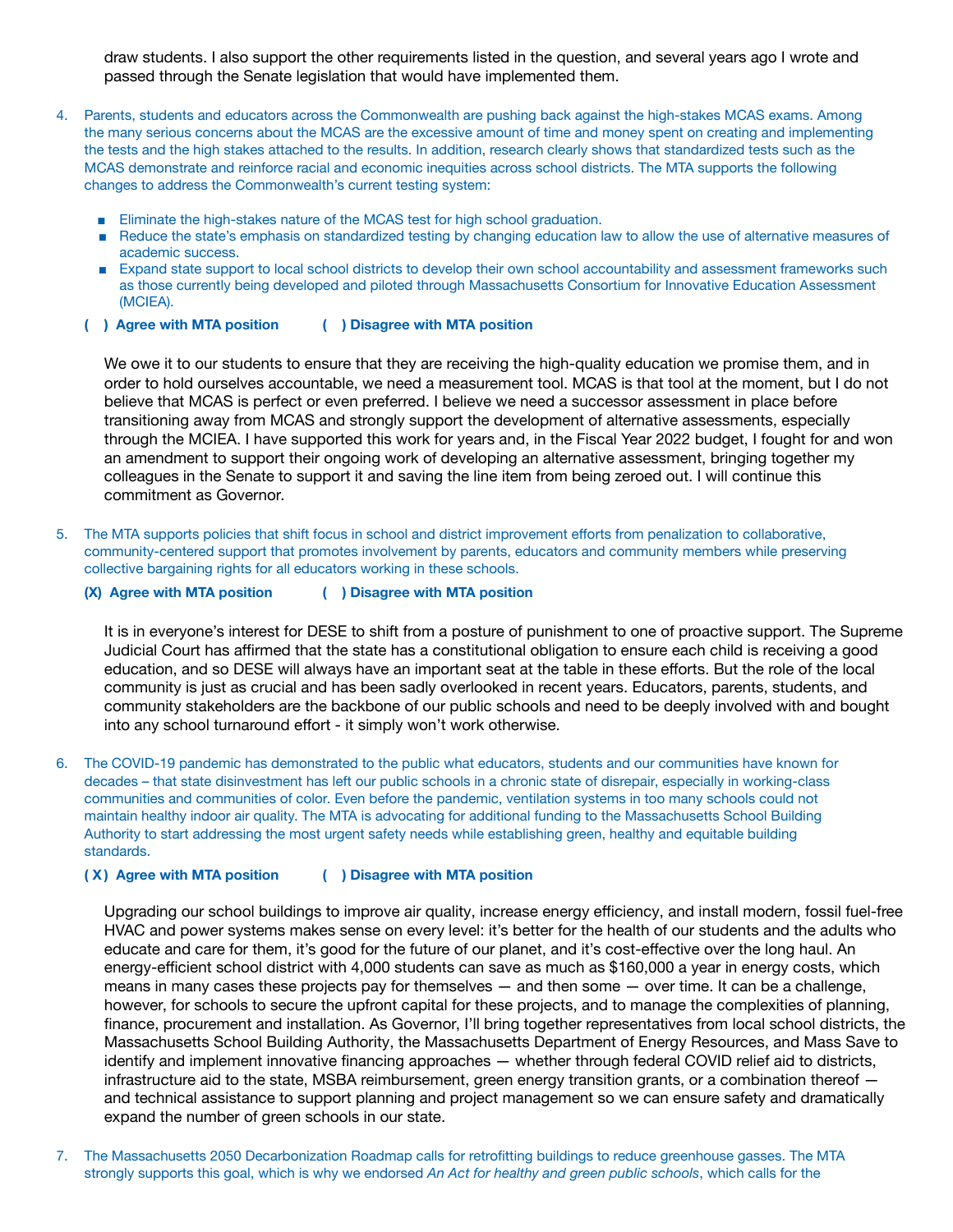development of new standards to create healthy and green public school buildings. Specifically, the legislation charges the Commonwealth to take the following steps:

- Assess the extent to which school buildings provide students with a healthy environment that is conducive to learning while efficiently using energy and resources and limiting exposure to toxic building materials.
- Develop standards for healthy and green schools.
- Offer recommendations and a plan for all schools to equitably meet healthy and green school standards by 2050.

**( X ) Agree with MTA position ( ) Disagree with MTA position**

In addition to the points mentioned in the previous response, I have released a comprehensive platform to combat climate change – A Green New Deal for [Massachusetts](https://www.soniachangdiaz.com/plan/ma-gnd) – which will, among many improvements on the 2050 Roadmap, eliminate carbon emissions from all new buildings by 2030 and from all existing buildings by 2045. I am the only candidate in this race to commit to this.

8. Decades of disinvestment and deferred maintenance have left our public colleges and universities in a state of disrepair. The COVID-19 pandemic has added to the urgency of addressing this infrastructure crisis, with many campuses having facilities that were unprepared to mitigate the spread of the virus and ensure healthy air flow. Infrastructure repairs have in recent years been taken on by campuses. The costs have then been passed onto students as campus fees, which in turn has contributed to the mounting burden of student debt. Campus buildings, which are state buildings, must be paid for by state dollars. The MTA is advocating for a substantial investment in public higher education infrastructure in order to better protect students and educators as well as the environment through green-building initiatives.

**( X ) Agree with MTA position ( ) Disagree with MTA position**

9. The Commonwealth's current educator licensure process is excluding talented and qualified candidates from diverse backgrounds by requiring that they pass the multi-part Massachusetts Tests for Educator Licensure (MTEL). Research clearly shows that candidates of color consistently have far lower passing rates on the tests than white candidates, thus making clear that they are a significant barrier to creating a more diverse educator workforce. The MTA supports efforts to recruit and retain educators of color, including through a statutory change to allow the Board of Elementary and Secondary Education to approve alternative measures of proficiency to the MTEL for candidates for educator licensure.

**(X) Agree with MTA position ( ) Disagree with MTA position**

I strongly support efforts to recruit and retain a diverse educator workforce, and in the recent ARPA bill I filed an amendment for \$10 million to invest in this work. We do a disservice to our students, our educators, and our democracy every day we continue to fail on this front.

- 10. The COVID-19 pandemic has proven that systemic racism is embedded within all institutions in our society, including public education. The MTA strongly believes that it is in our public schools that we can take meaningful steps toward dismantling systemic racism – acknowledging the painful histories that have brought us to this moment – and building an antiracist society. As part of this effort, the MTA supports *An Act relative to anti-racism, equity and justice in education*, which would create a Commission for Anti-Racism and Equity in Education that would work with the Department of Elementary and Secondary Education to:
	- Develop curricula with a social justice perspective of dismantling racism and advise on improving the history and social sciences framework.
	- Ensure that ethnic studies, racial justice, decolonizing history, and unlearning racism are taught at all grade levels using a critical approach and pedagogy.
	- Ensure that educators have access to professional development that fosters equitable, inclusive curriculum and pedagogy and practices that support racial justice.
	- Support efforts to increase, support and retain educators of color in our public school workforce.
	- **( ) Agree with MTA position ( ) Disagree with MTA position**

As a former social studies teacher, as a policy maker, and as a mother of school-aged children, anti-racism work is a cornerstone of both my professional and my personal life. In my 13 years in the Legislature, unfortunately, I have seen firsthand how commissions too often end up slowing the pace of change (including racial equity work), rather than being a catalyst for it. (A notable exception to this rule was the 2014-2015 Foundation Budget Review Commission, which produced a high-impact report only with significant [inside-outside](https://www.soniachangdiaz.com/06-23-2021-full-launch-remarks) organizing.)

Many of these critical issues are incorporated into Massachusetts's current curriculum [framework](https://www.doe.mass.edu/frameworks/hss/2018-12.pdf) for history and social [sciences](https://www.doe.mass.edu/frameworks/hss/2018-12.pdf) (eg, p18 and p13). A commission would be unlikely to have the power or capacity to do the work to ensure these curriculum standards are actually being implemented and addressed in classrooms across the Commonwealth.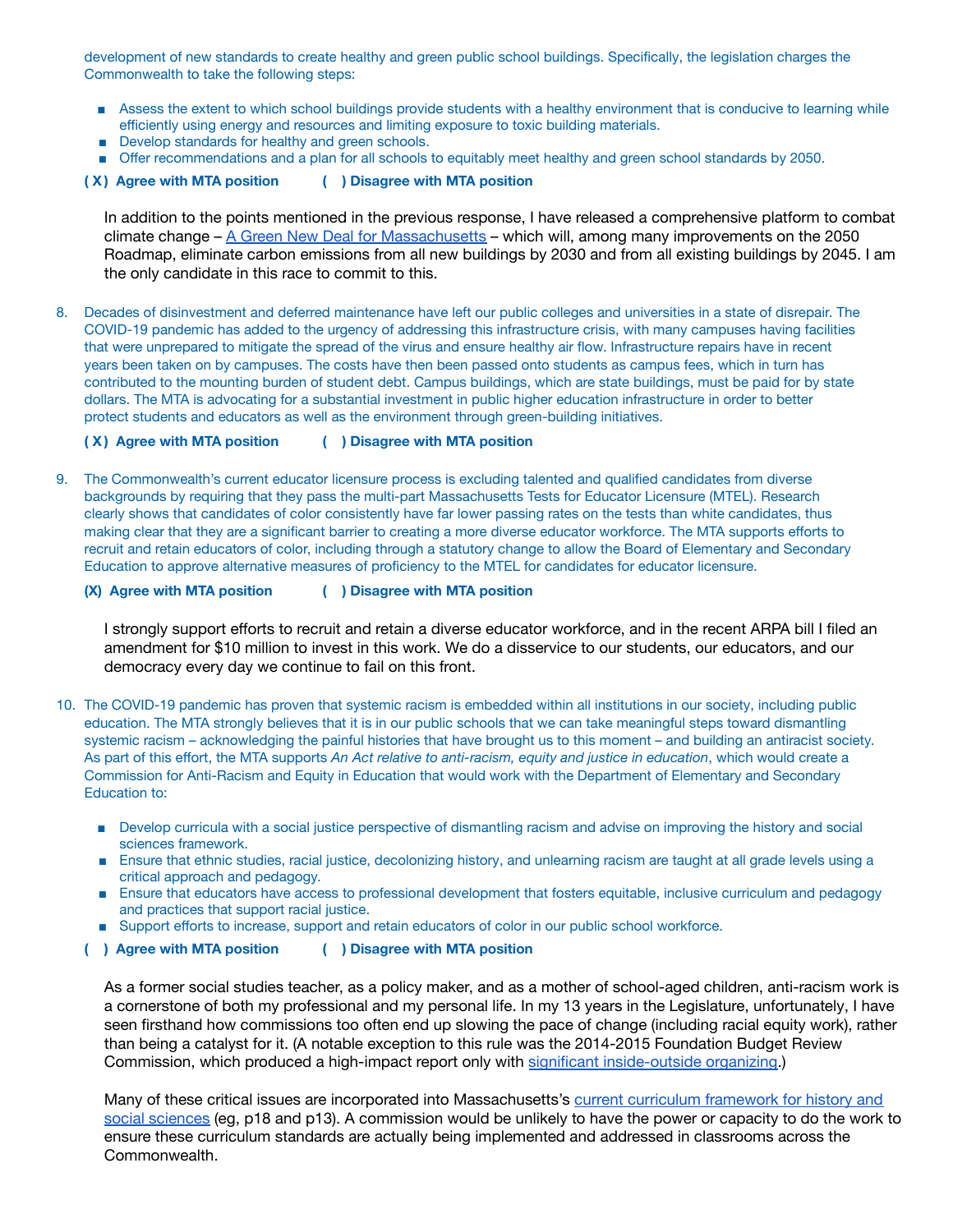Instead of passing, developing, and implementing a new commission, which would then require significant time from state employees and unpaid members of the public, my administration will work closely with districts and racial justice leaders (as I have done throughout my career) to support and provide backup to local school officials and educators who are bringing these curricula topics to life. My administration will also seek out feedback from BIPOC advocates, teachers, students, and parents through existing structures to more nimbly identify and implement changes to the curriculum framework where it needs improvement.

# **DEFENDING AND PROMOTING RIGHTS AND BENEFITS OF PUBLIC EMPLOYEES**

Massachusetts is one of 15 states that has its own state pension plan for public employees and does not participate in the federal Social Security system. In 2011, the Commonwealth made changes to the state's public employee pension system. These changes required employees hired after April 2, 2012, to work longer, and some of their benefits were reduced.

The MTA supports the current defined-benefit pension system for all its members and opposes any changes in laws that diminish this pension benefit.

**( ) Agree with MTA position ( ) Disagree with MTA position**

I voted against that 2011 bill — even though it meant standing up to the Senate President and a veto-proof majority of my colleagues — as I didn't believe future employees should have to bear the burden of the poor fiscal choices of past legislatures, and that there were plenty of resources available to tap in order to cover the pension liability that existed.

2. The MTA supports the right of public employees — including retirees — to collectively bargain over health insurance and believes that no additional changes to the collective bargaining process are needed. Since the law modifying municipal health insurance bargaining went into effect, almost all of the hundreds of millions of dollars in savings has been paid for by public employees. The MTA believes that further health care savings must come from health care cost containment — not by eroding collective bargaining, reducing health insurance benefits for public employees, or increasing their share of health insurance costs.

**( X ) Agree with MTA position ( ) Disagree with MTA position**

I joined the MTA and several other unions in supporting the municipal health reform compromise of 2011 and agree that we shouldn't go further than these reforms did. At the end of the day, we must also recognize that cost shifting is not cost savings. If the costs of health care continue to rise so steeply that the state, as an employer, cannot hold the line on the employee contribution rate at 25%, this should be a wake-up call for us that we are failing at cost containment and need to get serious about cutting the huge proportion of healthcare spending that currently goes to insurance and billing bureaucracy, by moving to a single-payer system. I'm the only candidate in this race who's a supporter of single-payer health care, as I have been throughout my career, and I will continue to fight for it as Governor.

3. Currently, public employees are eligible for health insurance when they retire from one of the 104 contributory retirement systems for public employees in Massachusetts. Maintaining a robust system that will continue to attract and retain high-quality state and municipal career employees is vital.

The MTA's position is that we must fight efforts to weaken health insurance benefits for current and future public employees and retirees and there should be no change to retiree health insurance unless it: (1) protects current retirees from changes in postretirement health benefits, (2) maintains the current retiree health benefit for long-serving public employees, and (3) protects current employees.

**( X ) Agree with MTA position ( ) Disagree with MTA position**

4. The MTA believes that all retired Massachusetts public employees deserve a full cost-of-living increase each year to protect retirees' pensions from the ravages of inflation. The MTA's position is that there should be an annual appropriation for a full COLA at least equal to the Social Security COLA provided for employees covered by that system.

### **( ) Agree with MTA position ( ) Disagree with MTA position**

I strongly agree with the principles here that retirees should be protected from the corrosive effect of inflation. When it comes to implementing these changes, I don't yet have a sufficient plan for how to pay for the substantial policy change of pegging the state COLA to the Social Security COLA and applying that rate to retirees' full pension. As Governor, I will want to work with the MTA to develop a financing plan for this goal in concert with the other priorities articulated in this questionnaire, and I will want to learn more about why the state does not allow public employees to participate in Social Security.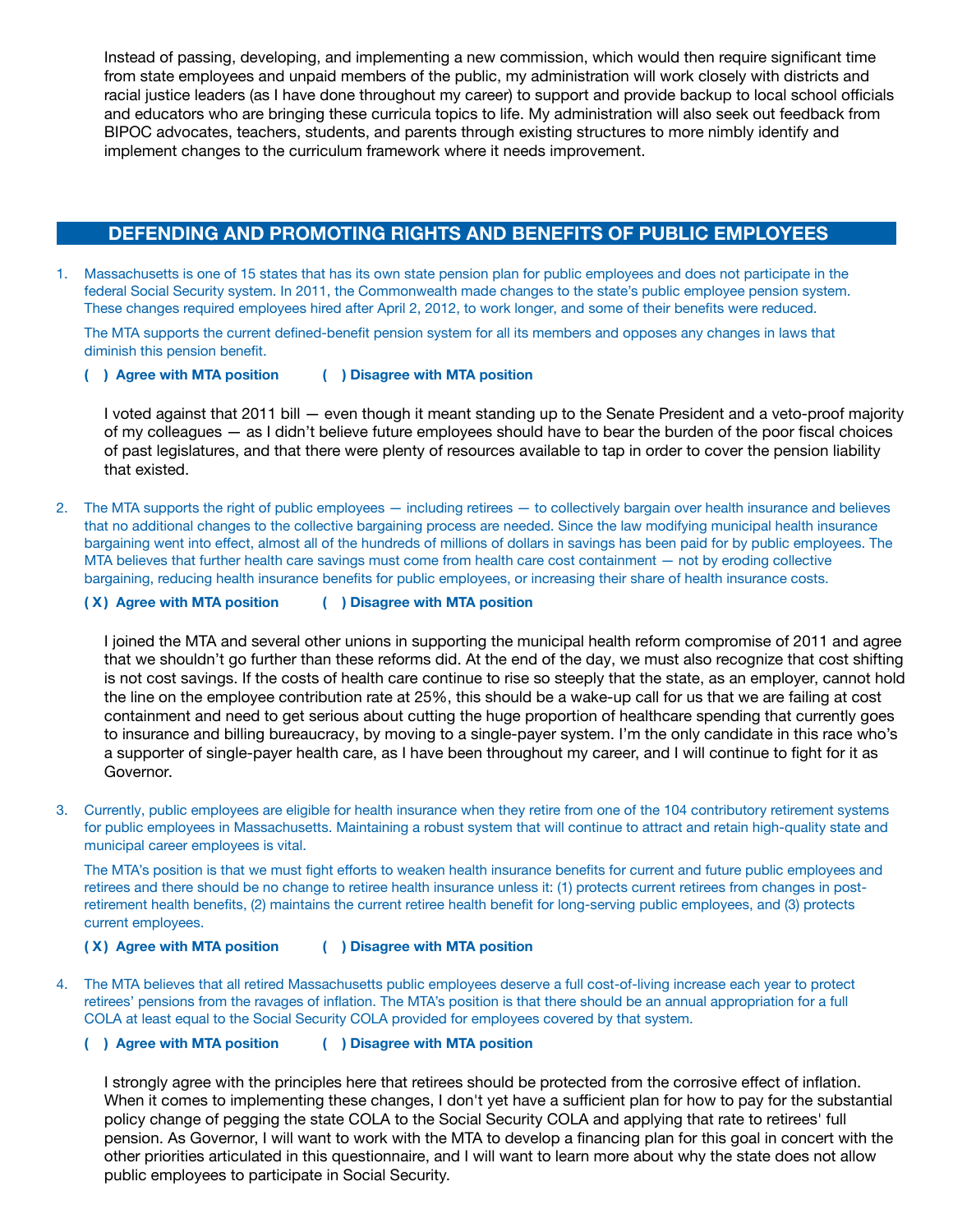5. In order to reduce costs, Massachusetts' public colleges and universities are relying more and more on adjunct faculty. Many of these faculty members work at several public colleges and universities and are therefore deemed to have more than one employer. Because of this, many fall short of the "part-time" employment status required to be eligible for health insurance or participate in the state pension system. The MTA's position is that state employee pension benefits and health insurance coverage should be extended to part-time higher education faculty who teach at least four three-credit courses per school/calendar year.

**( X ) Agree with MTA position ( ) Disagree with MTA position**

6. The MTA supports legislation to ensure that municipal employees are covered by the Commonwealth's minimum wage and paid family and medical leave laws. Currently, the state's minimum wage law does not apply to municipal workers, and municipal employers are required to adhere only to the federal minimum wage, which is just \$7.25 an hour compared to the current Massachusetts minimum wage of \$14.25 an hour. Regarding paid family and medical leave, municipalities currently have the option to include their employees in the program but are not required to do so as they would be under the MTA proposal.

**( X ) Agree with MTA position ( ) Disagree with MTA position**

7. Massachusetts public employees, including educators, are currently prohibited by law from engaging in a strike, regardless of their working conditions or whether their employer may have committed unfair labor practices. The MTA strongly believes that a ban on public employees striking is unjust and outdated and that it unfairly restricts the ability of public employees to take collective action in support of themselves and the communities they serve.

**( ) Agree with MTA position ( ) Disagree with MTA position**

Educators, like police and fire fighters, provide essential services to the communities in which they work. I want to learn more about models in other states and nations that have recognized a right to strike for essential workers as a last resort after other resolution measures have been exhausted.

8. Current state law prohibits public employees from fundraising for their own political campaigns as well as for other political committees, including political action committees organized by their unions. These limitations unfairly punish public employees, limiting their ability to successfully run for office themselves and preventing them from fully supporting political action committees that will advocate for their interests. The MTA strongly believes that the prohibition on public employee political fundraising should be amended to allow public employees to fundraise for themselves as well as for political action committees organized by their unions.

**(X) Agree with MTA position ( ) Disagree with MTA position**

I believe it's common sense to expand public employees' ability to fundraise for their own political campaigns and other political committees, as long as there are sufficient safeguards to protect employees from being pressured to fundraise for their employers who may be running for office.

## **RAISING REVENUES TO ENSURE QUALITY PUBLIC EDUCATION**

1. The MTA supports increasing revenues to adequately fund public education and invest in our communities. The MTA is working as a coalition partner in the Raise Up Massachusetts campaign for a Fair Share Amendment to the Massachusetts Constitution that would raise revenue for education and transportation by asking those who annually earn more than \$1 million to pay 4 percentage points more on the amount over \$1 million.

### **( X ) Agree with MTA position ( ) Disagree with MTA position**

I've co-sponsored and campaigned for the Fair Share Amendment consistently since its first introduction.

- 2. In addition to supporting the Fair Share Amendment, the MTA supports raising funds through the following progressive corporate revenue proposals:
	- GILTI (Global Intangible Low-Taxed Income) Many multinational corporations that do business in Massachusetts dodge taxes by using provisions of the federal tax code to shift their U.S. profits to offshore tax havens. Massachusetts should do the same as other states and federal law, taxing a portion of those offshore profit.
	- Tiered Corporate Minimum Tax This proposal would ensure that larger corporations pay a minimum corporate tax bill in proportion to the size of their business in the Commonwealth, while small businesses would continue paying the current corporate minimum excise tax of just \$456 per year.
	- Corporate Disclosure Research and informed policymaking to close corporate loopholes are made more difficult because of the lack of available information about how much taxes specific corporations pay. Corporate disclosure laws would help identify corporate bad actors, measure the effects of existing corporate tax loopholes, and generate additional future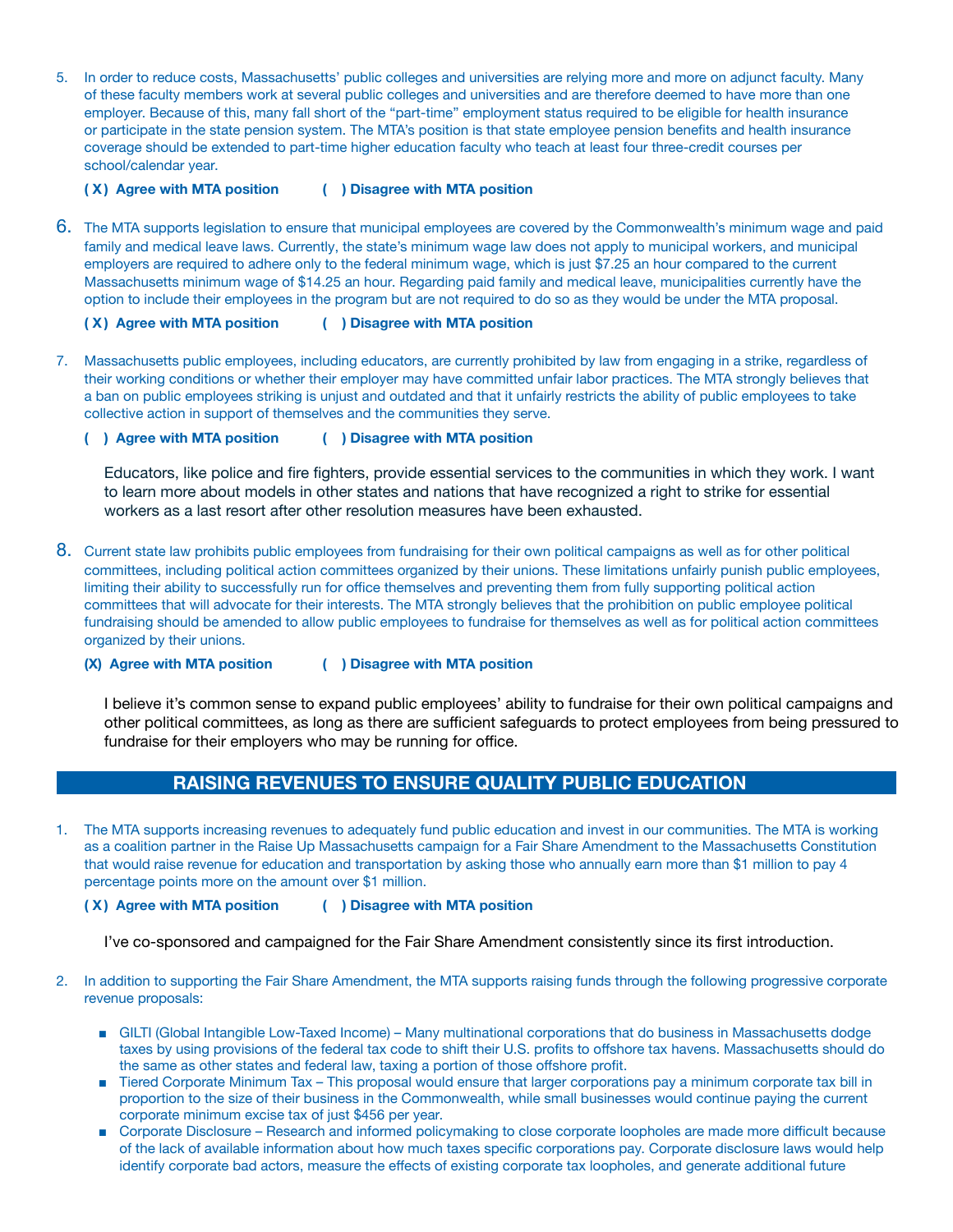revenue by closing corporate tax loopholes.

### **( X ) Agree with MTA position ( ) Disagree with MTA position**

I am proud to be the Senate filer of the GILTI bill, as well as another bill that would require all corporate tax credits be reviewed for their efficacy every three years and sunsetted if they are not shown to be fulfilling their intended goals. For over a decade I've been fighting to add progressivity to our state income tax and generate over \$1 billion in new revenue, including by sponsoring *An Act to Invest in Our Communities*, the precursor to the Fair Share Amendment. Wealthy individuals and large corporations have gotten away for too long without paying their fair share of taxes, to the detriment of our schools, communities, and economy.

- 3. The MTA believes firmly that during an economic downturn or financial crisis, that the Commonwealth should enact progressive revenue policies to meet its budgetary needs rather than implementing funding cuts to crucial public services such as preK-12 and higher education.
	-

### **( X ) Agree with MTA position ( ) Disagree with MTA position**

I came into office in January 2009, in the midst of the Great Recession. I've seen firsthand the devastating cuts that can happen when leaders make the choice to run from progressive revenue reforms. I've fought from day one to enact progressive revenue reforms and to build fiscal policy that can weather downturns without devastating the investments that are so crucial to our communities' ability to thrive.

## **SHORT ANSWERS**

#### *Please use a separate sheet if more room is needed.*

1. Massachusetts has excellent public schools. But there are challenges that hinder student success.

### What is your assessment of our preK-12 public education system?

Today our state is known for our education system. We boast the nation's top K-12 test scores along with the world's top universities. That education system is also the engine that powers our state's continued economic growth.

But beneath the surface it's also clear that only some students, from some communities, are given the chance to succeed in our current system. Poor kids and kids of color continue to face underfunded classrooms and yawning opportunity and achievement gaps due to long-standing inequalities. At the same time, too many working families can't afford early child care when they need it, and students are saddled with decades of debt after they work hard to earn their degree.

It's time to make good on our core values, truly address systemic inequities in our education system, and give every child the chance to reach their dreams regardless of income, race, or zip code.

Together with the MTA, I've been proud to win lasting commitments to address inequities in our K-12 system, through the 2019 Student Opportunity Act, the 2017 English language instruction reform, and landmark bills to dismantle the school-to-prison pipeline by stemming our reliance on heavy-handed discipline tactics and by eliminating the requirement for districts to employ police officers in schools. But truly delivering on this promise means tackling the persistent, structural problems at every stage from birth into adulthood.

We must pursue bold solutions that meet both the moral and economic imperatives of the 21st century. When it comes to our preK-12 system, the Chang-Díaz Administration will:

- Establish a universal system of high-quality, accessible, and affordable early education and child care for all young children and their families.
- Fully implement the Student Opportunity Act and partner with schools to support implementation of best practices to:
	- Close the K-12 opportunity and achievement gaps in our state
	- o Increase the availability of behavioral health services in schools
	- Increase racial and ethnic diversity in our teaching and school administrator workforce, and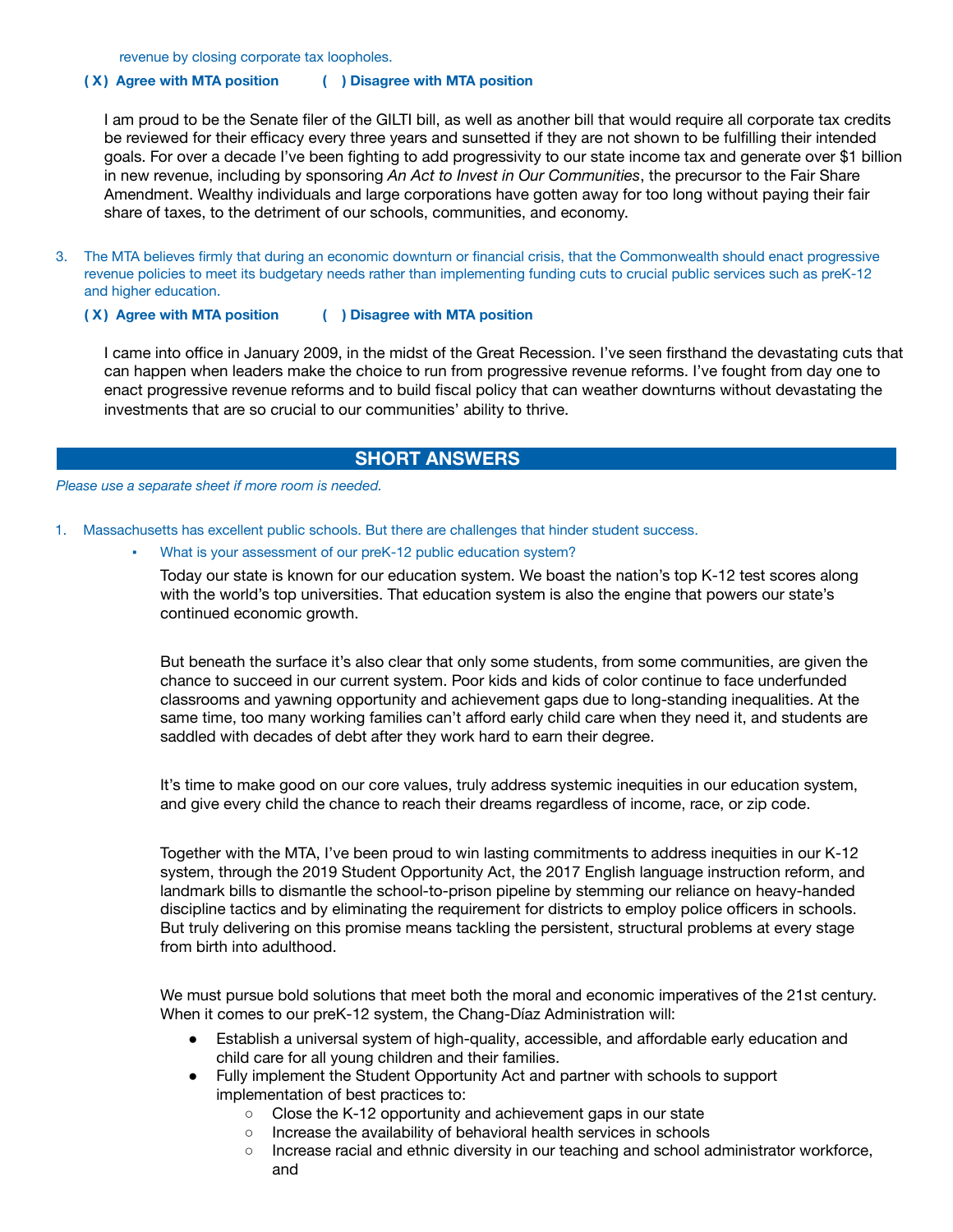Many students in our urban and rural communities – including our Gateway Cities – face a complex set of issues, such as homelessness, unaddressed physical and mental health issues, poverty, crime, the need to learn English as a second language and parents working several jobs to keep afloat. Studies demonstrate that these factors significantly affect student outcomes. What programs would you invest in or initiate to address student poverty and other issues that have adverse impacts on our students?

While education is a critical component to giving every student an equal chance to discover and achieve their dreams, our schools do not exist in a vacuum. We cannot expect our educators to perform miracles and fix all of the disparities, barriers, traumas, and discrimination that our students face on their own. It's incumbent on us to give schools the tools and resources to support students as they face poverty, racism, and other issues, while also tackling the structural problems these students encounter outside the schoolhouse door.

We need to tackle the interconnected, structural problems our students face through every policy avenue available to us. That includes tackling our state's housing crisis head-on by stabilizing the housing market, expanding tools to limit runaway rent increases, and putting the dream of home ownership within reach for working families. It also means effectively implementing the reforms we've passed to our broken policing and criminal justice systems to reduce the violence and trauma that students of color experience, and invest in overpoliced communities.

It will also take intentional economic development and wealth-building in both urban and rural communities through mechanisms like the Bolling Bill, the Work and Family Mobility Act, a Green New Deal for Massachusetts, and targeting ARPA resources to address racial and economic disparities as outlined in the Racial Equity [Scorecard](https://www.arpascorecard.com/) that I helped design.

At the same time, we must continue to invest in giving every student a quality education, regardless of race, zip code, or family income. We need to start with a universal, affordable early education and care system, as that is the single biggest lever in our education system to influence the trajectory of a child and a family. But the average annual cost of infant care in Massachusetts is a nation-leading \$20,000, more than some families will pay for a year of college. And even those who can afford it often struggle to find a provider. Even before the onset of the COVID-19 pandemic, over half of all people in Massachusetts lived in child care deserts. We've been kicking the can down the road on this issue for too long, and it's time to get real. I've been filing legislation for years to implement this in a systematic and scalable way, and I will continue fighting for this until the job is done.

Furthermore, decades of disinvestment have left us with some of the biggest K-12 educational gaps between wealthy and poor communities in our nation. Over and over again we see the direct correlation between resources and student outcomes. It's why I led the successful fight to include low-income students in the Foundation Budget Review Commission's recommendations, and why I partnered with the MTA in the fight for the PROMISE Act, which resulted in my proudest moment as a senator: the passage of the Student Opportunity Act and the \$1.5 billion it will inject into our most needful public schools.

Yet even after achieving this generational success, and once we've fully implemented the SOA funding, the fight will continue to ensure that the funds are reaching the children who need it the most. We need to be reducing class sizes, restoring language programs and school libraries and the arts, and investing in curricula and books that bring the cultures, experiences, and beautiful histories of our diverse student bodies into their classrooms so they can see themselves in their own education. We also need to invest deeply in non-academic wraparound supports, like social workers, guidance counselors, and school nurses. We should be exploring ways to expand the Community Schools model, establishing family resource centers in schools, connecting families to medical care, adult basic education, youth services, and other supports that will allow all families to thrive.

Finally, language access continues to be a major hurdle for so many of our families. I saw it with my own eyes as a teacher in Boston and Lynn, and my father experienced it first hand when he came to this country. In 2017, I championed and was the lead negotiator in finalizing the LOOK Act to allow multilingual education in our school districts, and the state should be doing everything it can do to support our districts in transitioning to these models.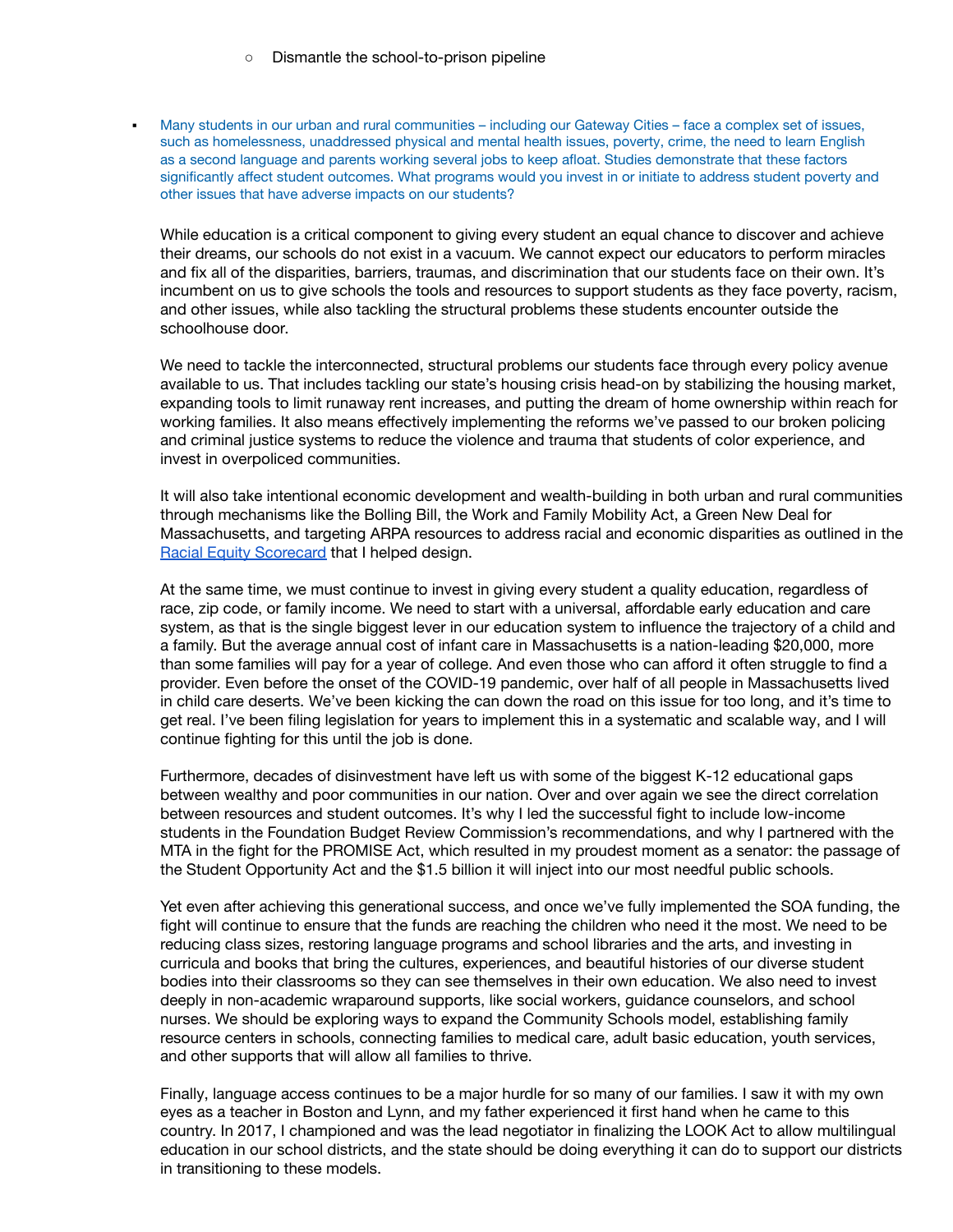Educators in Massachusetts are concerned that an emphasis on high-stakes testing is crowding out other important school activities. What would you do to address this issue?

In addition to adequately funding our schools overall so they don't have to make false choices between things like arts programming and mathematics, we need to continue investing in the promising tools being developed and implemented through the MA Consortium for Innovative Education Assessment. We owe it to our students to ensure that they are receiving the high-quality education we promise them, and in order to hold ourselves accountable, we need a measurement tool, but I do not believe that MCAS is perfect or even preferred. Many of the things that we value in our schools cannot be quantitatively measured, and my administration will focus on broadening the tools we have in our toolbox to evaluate and support our schools and districts and to provide important information to families about their children's learning environments. To that end, in the Fiscal Year 2022 budget, I fought for and won an amendment to support the ongoing work of MCIEA, bringing together my colleagues in the Senate to support it and saving the line item from being zeroed out.

It's also crucial that DESE shift from a posture of assessing and punishing to one of proactive support. This has been magnified throughout the pandemic on issues in our schools well beyond assessment. The distrust and resentment between the department, districts, and educators is damaging to all involved. Rather than after-the-fact blame, DESE needs to work proactively with school districts, in the interest of all students, before concerns arise.

- At the end of four years in office, what changes do you hope to have made in the area of preK-12 public education? Please provide two or three examples.
	- i. SOA fully implemented.
	- ii. Legislation enacted putting MA on a path to universal, publicly-funded pre-school.
	- iii. MCIEA continues to grow and scale their assessment model.
- 2. Since FY 2001, state higher education spending per student has been cut by 31 percent when adjusting for inflation. Additionally, our public colleges and universities, particularly our community colleges, are relying more on adjunct faculty who are not comparably paid to full-time faculty; course offerings have shrunk; student support services, such as counseling, have been cut; and tuition and especially fees have gone up steadily.

What is your assessment of our public higher education system?

The question states it perfectly. An accessible and thriving public higher education system is crucial to our economy and to the professional and intellectual lives of our residents. We've been failing to steward this resource for years. State spending on higher education is lower than it was in 2001. In FY22, our state spent more on prisons, parole, and probation (\$1.62B) than we did on all of public higher education (\$1.39B).

To make up the gap, state colleges and universities have raised tuition and fees to cover costs — meaning that students and working families have increasingly taken on crushing debt to make up the difference, or foregone higher education altogether, while businesses are left scrambling for talent.

As a result, Massachusetts currently has one of the fastest growing higher education debt burdens in the country. Worse still, graduates of public higher education institutions in Massachusetts — who are disproportionately low-income students and students of color — are more likely to take on debt, and in higher amounts, than if they went to a private college.

Low completion rates mean that too many students end their studies before receiving a degree, with only debt to show for their time. Just under 40% of first-time students in MA earn their first undergraduate degree or certificate within six years of enrolling in a two-year community college. And, while completion rates for students beginning a public 4-year program are higher, there is a significant gap by race: nearly one-quarter of Black or Latino students who start won't complete their degree within six years.

To maintain our advantage as a highly educated state, and to support young people, working families, and our economy, we must make bold investments in our public higher education system. As Governor, my administration will pass and implement legislation to provide debt-free public college for all Massachusetts students by covering all tuition and mandatory fees, as well as additional costs (such as room and board and books) for students who are eligible for Federal Pell Grants.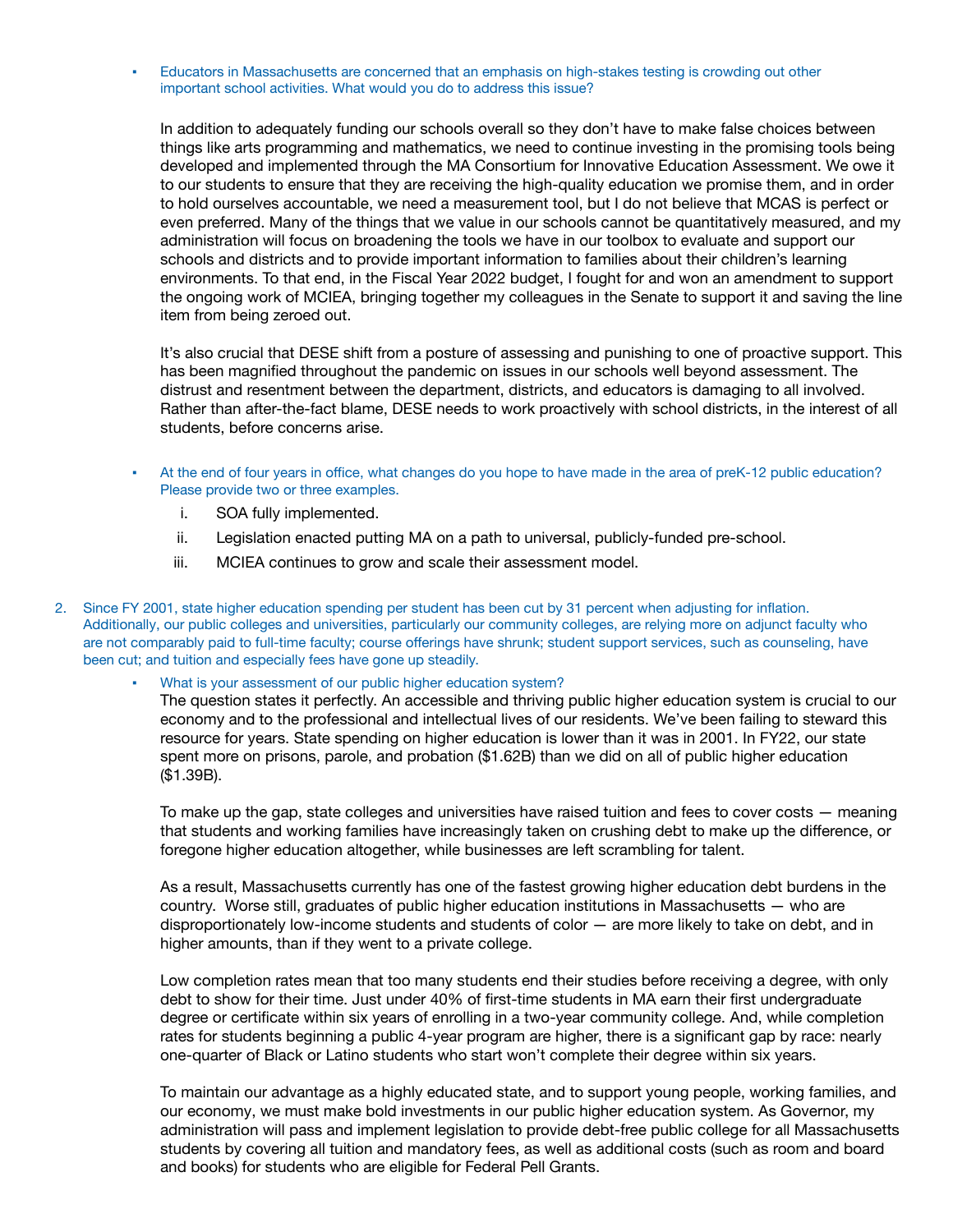- What would you do to address the inequities faced by adjunct faculty?
	- $\circ$  I will support measures to extend state employee pension benefits and health insurance coverage to adjunct faculty. I will also support unionization efforts by adjunct faculty and work with MTA and other stakeholders to learn more about the ongoing inequities they experience and structural measures we can implement to address them.
- At the end of four years in office, what changes do you hope to have made in the area of public higher education? Please give two or three examples.
	- Debt-free public higher education bill passed into law
	- o Reversing the trend of disinvestment in public higher education
	- o Pass and implement legislation, modeled on legislation I've sponsored in the State Senate for over a decade, to ensure that undocumented immigrants who already reside in Massachusetts, pay Massachusetts taxes, and attend Massachusetts high schools are eligible for in-state tuition rates and the other public higher education benefits outlined in my [education](https://www.soniachangdiaz.com/plan/education-for-all) platform.
	- $\circ$  State is on track to implement my Green New Deal for Massachusetts, including the transitioning of all public higher education buildings to zero emissions.
- 3. The governance of public education in Massachusetts is very complex. Leaving local governance issues aside, the governor appoints the secretary of education and members of the boards of Elementary and Secondary Education, Early Education and Care, and Higher Education, as well as the Board of Trustees of the University of Massachusetts, the secretary of health and human services and other senior staff. The appropriate boards, in turn, appoint the commissioners to run the departments which oversee these different segments of public education.
	- Upon taking office, what qualities would you look for in individuals you appoint? Will you commit to selecting appointees who will respect collective bargaining agreements?

Collective bargaining agreements are important tools in ensuring a safe, supportive, and transparent environment for educators and students alike, and they should be respected to the fullest extent of the law. Several of the various board seats are reserved for nomination by outside organizations. But of those for whom the governor has full nominating authority, I will work to assemble a board that represents the lived experience of the diverse communities of our state that depend upon our public education system, with a clear focus on equity and opportunity for all students.

What specific charge and direction would you give to each of these boards to carry out? What directive would you give them in dealing with various constituencies such as the MTA?

It's critical that our state education officials consult, collaborate, and work closely with educators on the ground, who are carrying out the work of educating our students and facing down our biggest challenges every day. I will make it a top priority to work together with MTA and educators, parents, and district leaders to forge new, mutually supportive partnerships between the state and our districts.

I would charge all of the education boards with making sure that a quality education for every student is a lived reality for all students, from birth into adulthood. Being data driven; making sure underrepresented voices are truly welcome, heard, and seated at their tables; and walking in the shoes of our students, parents, and educators are key ways of doing the work that I would also charge my appointees with in order to get to the best outcomes.

5. The MTA firmly believes that the ability to organize strong unions and to collectively bargain are essential rights that enable workers to build better lives for themselves, their families and our communities. In public education, students benefit from educators' unions because educators' working conditions are students' learning conditions. This has never been clearer than during the COVID-19 pandemic when educators, through their unions, negotiated for critical health and safety measures at public schools and colleges. Do you agree with the MTA's position, and would you publicly support educators' unions fighting for fair contracts and working conditions, including by meeting with union members and participating in union-organized actions?

Unions have been the backbone of the middle class in our country for generations, and as a former AFT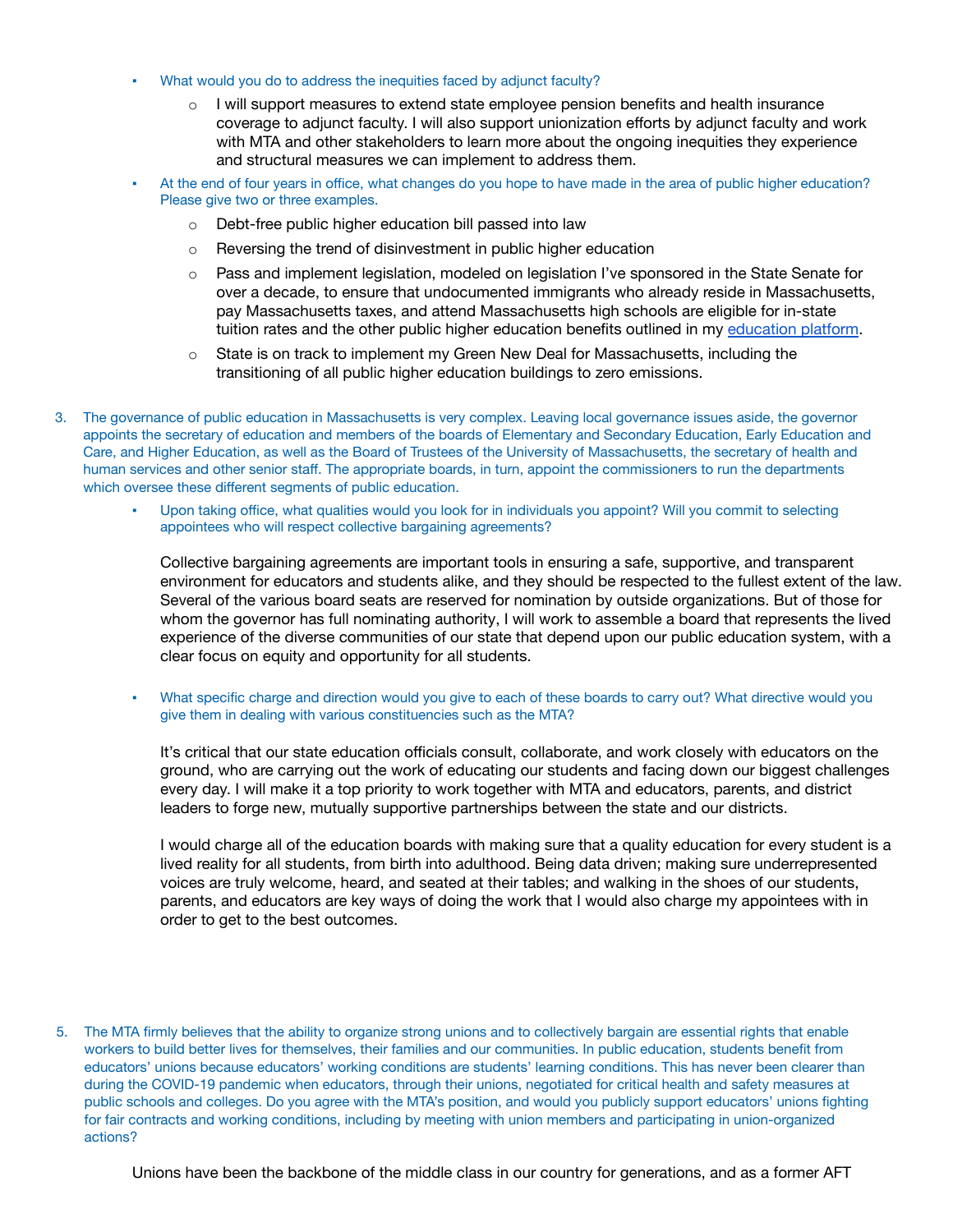member myself, I strongly support the right of all employees - in public education and any sector of our economy - to organize and collectively bargain. Among my first actions as a candidate for governor was to visit the nurses picketing at St. Vincent's Hospital in Worcester, to support their courageous and ultimately successful fight for better working conditions. As a parent of school-aged children, I also know that their teachers feeling respected, seen, and able to succeed in their work is a foundational ingredient to my children's educational success. Workers should have a seat at the table in determining the conditions of their workplaces, and I will continue to support this right as Governor.

5. Describe the role you see for unions in developing education policy and district- and school-based decision-making. How do you see your role as governor in working with unions representing state education employees?

Educators are a crucial voice in the development of education policy, which is why I spent years partnering with the MTA, AFT, and BTU to enact the Foundation Budget Review Commission reforms. I believe deeply in the adage "nothing about us without us" when it comes to policymaking, and as Governor I will continue to include educator unions alongside representatives of school districts, parents, and students in the development of state education policy.

6. Explain your position on the state's takeover of the Lawrence, Holyoke, and Southbridge public school districts. Will you commit to taking those districts out of receivership and returning them to local democratic control, and will you commit to not placing other districts under receivership moving forward?

While receivership was developed as a tactic to combat our state's yawning opportunity gaps between districts, it's not clear that it has delivered improvement in these areas — despite being in place in one district for over a decade. I've heard serious concerns from parents, educators, and school committee members in districts currently under receivership, both about the lack of improvement brought by receivership status and the undemocratic nature of being in receivership. As Governor, I would work to reform the receivership system to ensure the state has to live up to the same concept of accountability that we require of districts, and that there are clear parameters for exiting receivership.

I would also require DESE to perform a thorough and publicly-available review of district data to fairly evaluate the impact of receivership on students, including adjustments for recent events like the pandemic and the beneficial effects of funding from the Student Opportunity Act. I would also seek assistance from an independent third party to perform an analysis and make public findings to the Department on the effectiveness of receivership.

If receivership has failed to produce significantly better results for students, districts should be returned to local control and the state should work in partnership with the district to identify what else their students and educators need to succeed.

- 7. In early 2018, the Group Insurance Commission, which serves hundreds of thousands of active and retired public employees, voted to significantly reduce the number of health insurance providers available to its subscribers. The details of these changes were not made available to the public prior to the vote. Nor were there opportunities for members of the public to comment on the proposed changes or adequately assess the impacts. Though the GIC ultimately changed course, the process that led to this decision remains flawed and highlights the need for greater transparency concerning decisions that impact subscribers.
	- As governor, what steps would you take to ensure greater transparency and a more thoughtful deliberative process in the GIC's decision-making?
	- As governor, would you support efforts to mandate advanced public notice and public hearings prior to important GIC votes and to increase employee representation on the commission?

I shared the MTA's strong opposition to the GIC's 2018 decision to suddenly restrict coverage options for tens of thousands of public servants, without any warning or transparency. Thankfully, the public outrage and organized pushback led them to reverse their decision, and the previous health plans remain accessible to GIC members. Upon learning of the GIC's decision I immediately co-sponsored emergency legislation to put a 90-day waiting period and requirement of legislative notification on any changes to GIC insurance contracts, and a commitment to at least this level of transparency and accountability will be a criterion for any GIC commissioners I name as Governor.